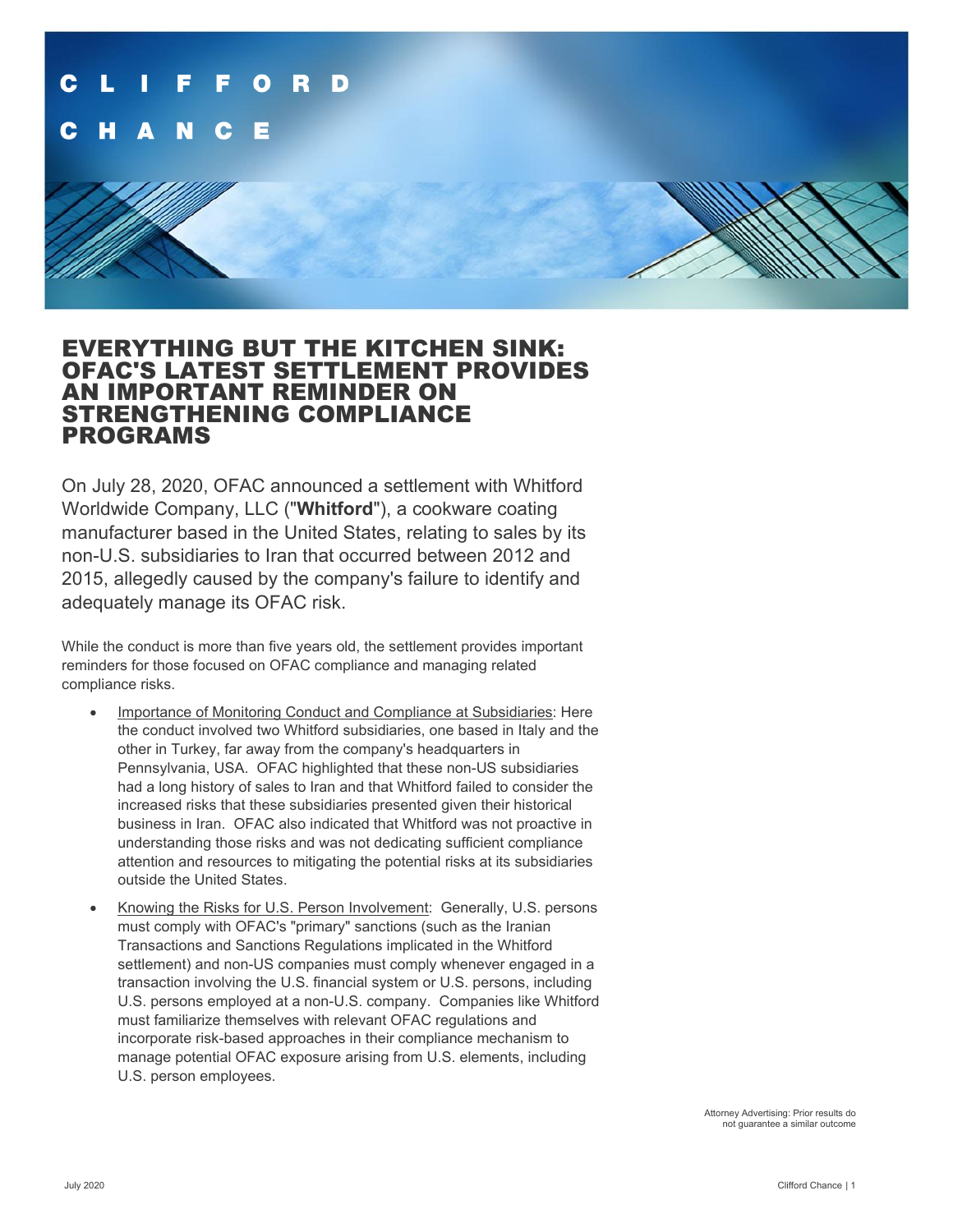## F O R D r L F.

EVERYTHING BUT THE KITCHEN SINK: OFAC'S LATEST SETTLEMENT PROVIDES AN IMPORTANT REMINDER ON STRENGTHENING COMPLIANCE PROGRAMS

- **HANCE** 
	- Adapting Your Compliance Program as the Regulations Change: Perhaps the most critical and timely reminder is to review and adapt your existing compliance program. Here, Whitford failed to understand changes to the Iran-related OFAC regulations and to react quickly and correctly. OFAC frequently changes regulations and issues guidance – companies must be able to both timely monitor those developments and assess how and where those changes could create risks for their business. When needed, companies should update compliance policies and procedures in real time to prevent potential violations. A further important component which often gets overlooked is making sure there is a mechanism in place to track whether any such updates are effective in practice and are understood throughout the company.

Whitford agreed to pay approximately \$800,000 in connection with the settlement. Apparently for effect, OFAC noted that the possible statutory maximum civil monetary penalty was almost \$20 million. OFAC found, however, that Whitford had voluntarily self-disclosed the conduct and that the apparent violations were non-egregious, resulting in an actual base civil monetary penalty of approximately \$1.5 million. Through its consideration of the General Factors under the Enforcement Guidelines (including cooperation and significant remedial measures), OFAC further reduced the settlement amount to \$824,314.

OFAC continues through its public settlements to reinforce the proactive, sustainable and risk-based approach that all companies should apply in addressing potential OFAC exposure. The Whitford settlement is an important reminder that this work is never done.